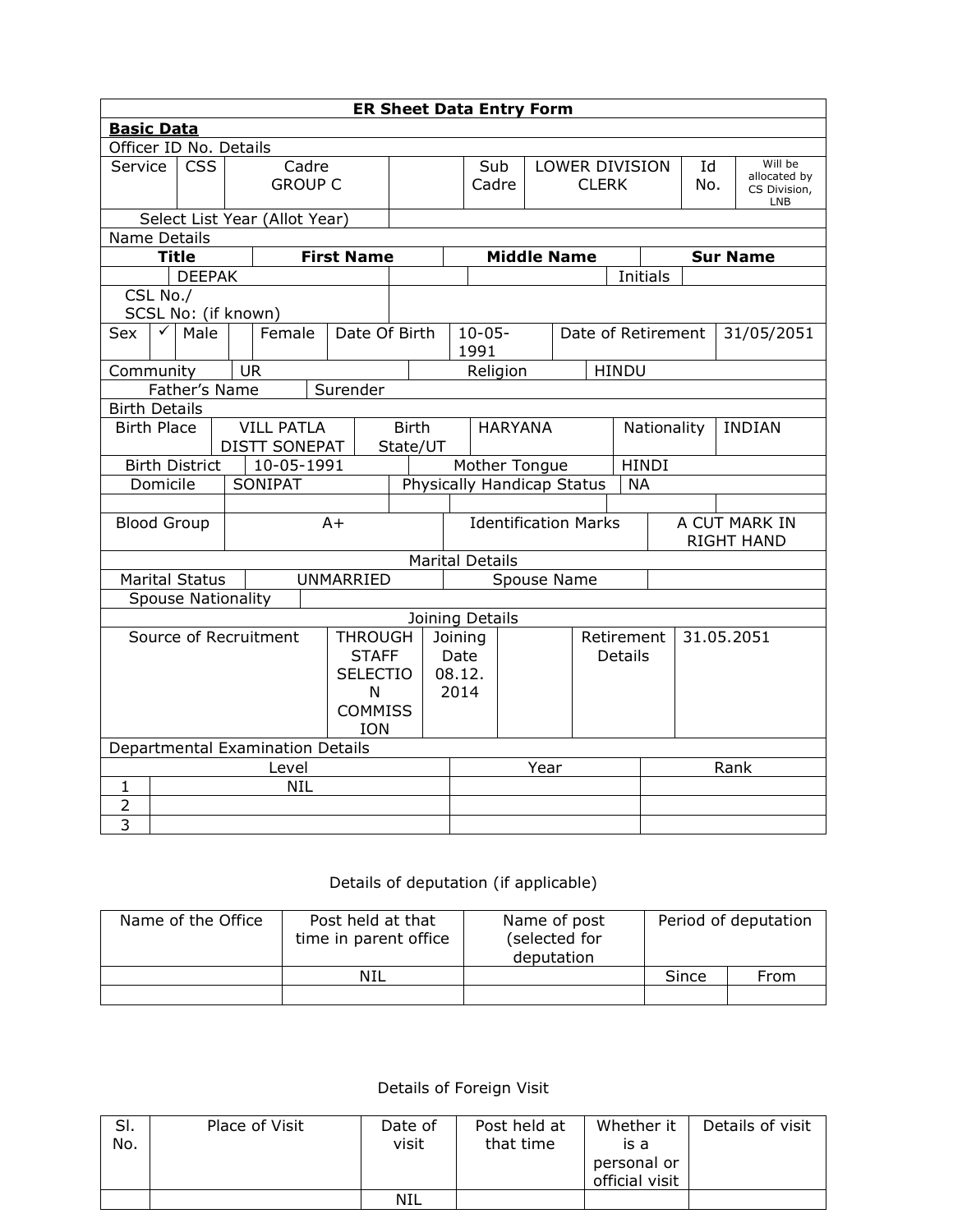## Transfer/Posting Detail (if applicable)

| Place | Period of posting |      |  |  |  |  |
|-------|-------------------|------|--|--|--|--|
|       | <b>Since</b>      | From |  |  |  |  |
|       | <b>NIL</b>        |      |  |  |  |  |

| Remarks (if                                                                                               |                |  |                      |                                                |             |  |                            |            |              |                         |                                  |  |
|-----------------------------------------------------------------------------------------------------------|----------------|--|----------------------|------------------------------------------------|-------------|--|----------------------------|------------|--------------|-------------------------|----------------------------------|--|
| any)                                                                                                      |                |  |                      |                                                |             |  |                            |            |              |                         |                                  |  |
| Language known                                                                                            |                |  |                      |                                                |             |  |                            |            |              |                         |                                  |  |
|                                                                                                           |                |  |                      |                                                |             |  | <b>Read</b>                |            | <b>Write</b> |                         | <b>Speak</b>                     |  |
| <b>Indian Languages</b><br>Known                                                                          |                |  | <b>HINDI</b>         |                                                |             |  | <b>YES</b>                 | <b>YES</b> |              |                         | <b>YES</b>                       |  |
| $\overline{2}$<br>3                                                                                       |                |  |                      |                                                |             |  |                            |            |              |                         |                                  |  |
|                                                                                                           | 4              |  |                      |                                                |             |  |                            |            |              |                         |                                  |  |
|                                                                                                           | 5              |  |                      |                                                |             |  |                            |            |              |                         |                                  |  |
|                                                                                                           |                |  |                      |                                                |             |  |                            |            |              |                         |                                  |  |
| Foreign Languages<br>1                                                                                    |                |  | <b>ENGLISH</b>       |                                                |             |  | <b>YES</b>                 |            | <b>YES</b>   |                         | <b>YES</b>                       |  |
| $\overline{2}$                                                                                            |                |  |                      |                                                |             |  |                            |            |              |                         |                                  |  |
|                                                                                                           | 3              |  |                      |                                                |             |  |                            |            |              |                         |                                  |  |
|                                                                                                           |                |  |                      |                                                |             |  |                            |            |              |                         |                                  |  |
| Qualification (Use extra photocopy sheets for multi qualifications, experience, training, awards details) |                |  |                      |                                                |             |  |                            |            |              |                         |                                  |  |
| Qualification                                                                                             |                |  |                      | Discipline                                     |             |  |                            |            |              | Specialization 1        |                                  |  |
| $12^{th}$                                                                                                 |                |  |                      |                                                | <b>ARTS</b> |  |                            | <b>NIL</b> |              |                         |                                  |  |
| Year                                                                                                      |                |  | Division             |                                                |             |  | <b>CGPA</b>                |            |              |                         | Specialization 2                 |  |
| 2009                                                                                                      |                |  |                      | <b>FIRST CLASS</b>                             |             |  | 58%                        |            |              |                         | <b>COMPANY LAW AND</b>           |  |
|                                                                                                           |                |  |                      |                                                |             |  |                            |            |              |                         | SECREATARIAL<br><b>PRACTICE</b>  |  |
| Institution                                                                                               |                |  |                      |                                                | University  |  | Place                      |            |              |                         | Country                          |  |
| <b>HANSRAJ SHIKSHA</b><br>SADEAN ST.SEC.                                                                  |                |  |                      | <b>HBSE</b>                                    |             |  | <b>JAKHAULI</b>            |            |              |                         | <b>INDIA</b>                     |  |
| <b>SCHOOL JAKHAULI</b>                                                                                    |                |  |                      |                                                |             |  |                            |            |              |                         |                                  |  |
| <b>Experience</b>                                                                                         |                |  |                      |                                                |             |  |                            |            |              |                         |                                  |  |
| Type of Posting                                                                                           |                |  |                      |                                                |             |  |                            | Level      |              |                         |                                  |  |
|                                                                                                           | <b>GROUP C</b> |  |                      | Group C                                        |             |  |                            |            |              |                         |                                  |  |
|                                                                                                           | Designation    |  |                      | <b>Present Position</b>                        |             |  |                            |            |              |                         |                                  |  |
|                                                                                                           | Lower division |  |                      | Lower division clerk                           |             |  |                            |            |              |                         |                                  |  |
|                                                                                                           | Ministry       |  |                      | Department                                     |             |  |                            |            |              |                         |                                  |  |
| Ministry of water Resources                                                                               |                |  |                      | Central Water and Power Research Station, Pune |             |  |                            |            |              |                         |                                  |  |
|                                                                                                           | Office         |  |                      | Place                                          |             |  |                            |            |              |                         |                                  |  |
| <b>Central Water and Power</b>                                                                            |                |  |                      |                                                |             |  |                            | Pune       |              |                         |                                  |  |
| Research Station                                                                                          |                |  |                      |                                                |             |  |                            |            |              |                         |                                  |  |
| <b>Experience Subject</b>                                                                                 |                |  |                      | Period of Posting                              |             |  |                            |            |              |                         |                                  |  |
| Major                                                                                                     |                |  |                      | Minor                                          |             |  |                            | From       |              | To                      |                                  |  |
|                                                                                                           |                |  |                      |                                                |             |  |                            |            |              |                         |                                  |  |
| Note:-Refer the Annexure to fill above Major, Minor Subjects and below given training subject             |                |  |                      |                                                |             |  |                            |            |              |                         |                                  |  |
| Training                                                                                                  |                |  |                      |                                                |             |  |                            |            |              |                         |                                  |  |
| <b>Training Year</b>                                                                                      |                |  | <b>Training Name</b> |                                                |             |  |                            |            |              | <b>Training Subject</b> |                                  |  |
|                                                                                                           |                |  |                      |                                                |             |  |                            |            |              |                         |                                  |  |
|                                                                                                           |                |  |                      |                                                |             |  | <b>Field Visit Country</b> |            |              |                         | Field Visit Place (within India) |  |
| Sponsoring Authority                                                                                      |                |  |                      | Period of Training                             |             |  |                            | Duration   |              |                         | Result                           |  |